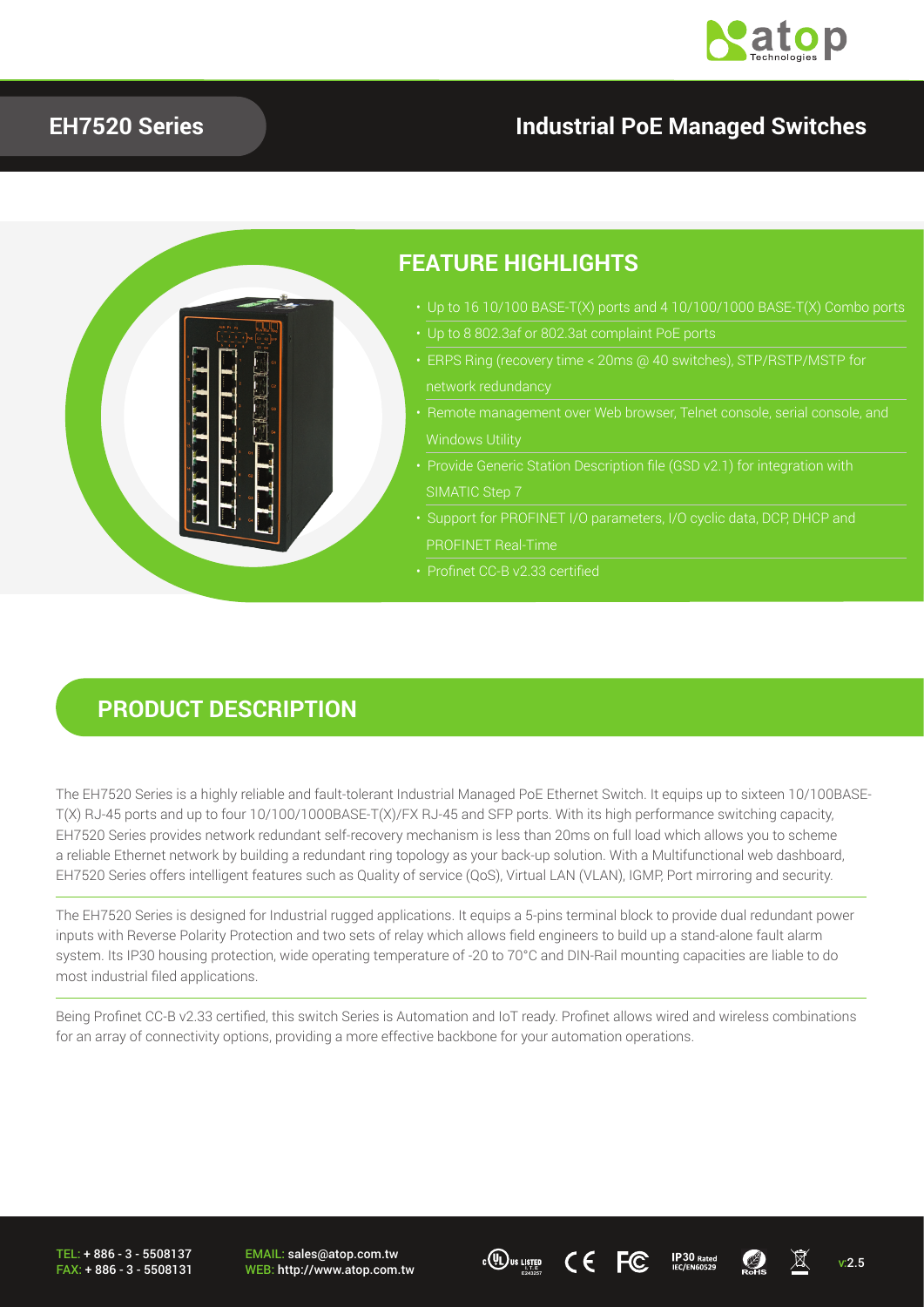

## **SPECIFICATIONS**

| <b>Technical Specifications</b> |                                                                                                                                                                                                                                                                                                                                                                                                                                                                                                                                                                                                                                                                                                                |  |
|---------------------------------|----------------------------------------------------------------------------------------------------------------------------------------------------------------------------------------------------------------------------------------------------------------------------------------------------------------------------------------------------------------------------------------------------------------------------------------------------------------------------------------------------------------------------------------------------------------------------------------------------------------------------------------------------------------------------------------------------------------|--|
| Model Name                      | EH7520 Series                                                                                                                                                                                                                                                                                                                                                                                                                                                                                                                                                                                                                                                                                                  |  |
| <b>Technology</b>               |                                                                                                                                                                                                                                                                                                                                                                                                                                                                                                                                                                                                                                                                                                                |  |
| Standards                       | IEEE802.3af / 802.3at for Power-over-Ethernet<br>IEEE802.3 for 10BASE-T<br>IEEE802.3u for 100BASE-T(X) and 100BASE-FX<br>IEEE802.3ab for 1000BASE-T(X)<br>IEEE802.3z for 1000BASE-X<br>IEEE802.3x for Flow Control<br>IEEE802.1D-2004 for Spanning Tree Protocol<br>IEEE802.1w for Rapid STP<br>IEEE802.1Q for VLAN Tagging<br>IEEE802.1p for Class of Service<br>IEEE8021X for Authentication<br>IEEE802.3ad for Port Trunk with LACP                                                                                                                                                                                                                                                                         |  |
| Protocols                       | IGMPv1/v2, GVRP, SNMPv1/v2c/v3, ICMP, ARP, Telnet, TFTP, SNTP, SMTP,<br>RMON, HTTP, Syslog, PROFINET, Modbus/TCP, LLDP, IEEE 1588 PTP V1/<br>V2, IPv4, NTP Client, EAP, RADIUS, 802.1x, IPv4, IPv6, IGMP Snooping,<br>GARP, GMRP, SNMP Inform, SSH, DHCP Relay/Client, BootP, NTP Server/<br>Client, SMTP(Gmail), MRP (Client), TACACS+, Mirror port, QoS, ACL, Serial<br>Console, U-Ring, STP, RSTP, MSTP, Redundancy Compatible Ring, Profinet,<br>Modbus/TCP,UDLD,Security, Trunk, LACP, MLD, 802.1Q VLAN, Port-Based<br>VLAN, MAC-Based VLAN, IP-Subnet-Based VLAN, Protocol-Based VLAN,<br>QinQ,802.1x, ARP spoof Prevention, DHCP snooping, IP source Guard,<br>Dynamic ARP Inspection, DHCP relay Agent |  |
| <b>Automation Profiles</b>      | Profinet CC-B v2.33 certified                                                                                                                                                                                                                                                                                                                                                                                                                                                                                                                                                                                                                                                                                  |  |
|                                 | MIB II, IF-MIB, SNMPv2 MIB, BRIDGE-MIB, RMON MIB Group 1,2,3,9                                                                                                                                                                                                                                                                                                                                                                                                                                                                                                                                                                                                                                                 |  |
| <b>MIB</b>                      | NTP Server/Client, SNTP                                                                                                                                                                                                                                                                                                                                                                                                                                                                                                                                                                                                                                                                                        |  |
| Flow Control                    | IEEE802.3x for Flow Control, back pressure flow control                                                                                                                                                                                                                                                                                                                                                                                                                                                                                                                                                                                                                                                        |  |
| <b>Switch Properties</b>        |                                                                                                                                                                                                                                                                                                                                                                                                                                                                                                                                                                                                                                                                                                                |  |
| <b>Priority Queues</b>          | 8                                                                                                                                                                                                                                                                                                                                                                                                                                                                                                                                                                                                                                                                                                              |  |
| Max. Number of Available VLANs  | 256                                                                                                                                                                                                                                                                                                                                                                                                                                                                                                                                                                                                                                                                                                            |  |
| <b>VLAN ID Range</b>            | VID 1 to 4094                                                                                                                                                                                                                                                                                                                                                                                                                                                                                                                                                                                                                                                                                                  |  |
| Static IGMP Groups              | 256                                                                                                                                                                                                                                                                                                                                                                                                                                                                                                                                                                                                                                                                                                            |  |
| Dynamic IGMP Groups             | 256                                                                                                                                                                                                                                                                                                                                                                                                                                                                                                                                                                                                                                                                                                            |  |
| MAC Table Size                  | 16K                                                                                                                                                                                                                                                                                                                                                                                                                                                                                                                                                                                                                                                                                                            |  |
| Packet Buffer Size              | 12 Mbit                                                                                                                                                                                                                                                                                                                                                                                                                                                                                                                                                                                                                                                                                                        |  |
| <b>Interface</b>                |                                                                                                                                                                                                                                                                                                                                                                                                                                                                                                                                                                                                                                                                                                                |  |
| RJ45 Ports                      | 10/100/1000BASE-T(X) or 10/100 BASE-T(X) auto negotiation speed                                                                                                                                                                                                                                                                                                                                                                                                                                                                                                                                                                                                                                                |  |
| Fiber Ports                     | 100BASE-FX / 1000BASE-X SFP slot                                                                                                                                                                                                                                                                                                                                                                                                                                                                                                                                                                                                                                                                               |  |
| <b>LED</b> Indicators           | PWR1, PWR2, Alarm, Run, Ring, Ring Master, RJ-45 Link/Speed, SFP Link, PoE                                                                                                                                                                                                                                                                                                                                                                                                                                                                                                                                                                                                                                     |  |
| Console                         | RS232 (RJ45 connector)                                                                                                                                                                                                                                                                                                                                                                                                                                                                                                                                                                                                                                                                                         |  |
| Relay Output                    | 2 relay outputs with current carrying capacity of 2A @30VDC                                                                                                                                                                                                                                                                                                                                                                                                                                                                                                                                                                                                                                                    |  |
| <b>DIP Switches</b>             | <b>Ring Control</b>                                                                                                                                                                                                                                                                                                                                                                                                                                                                                                                                                                                                                                                                                            |  |
| <b>Button</b>                   | <b>Reset Button</b>                                                                                                                                                                                                                                                                                                                                                                                                                                                                                                                                                                                                                                                                                            |  |

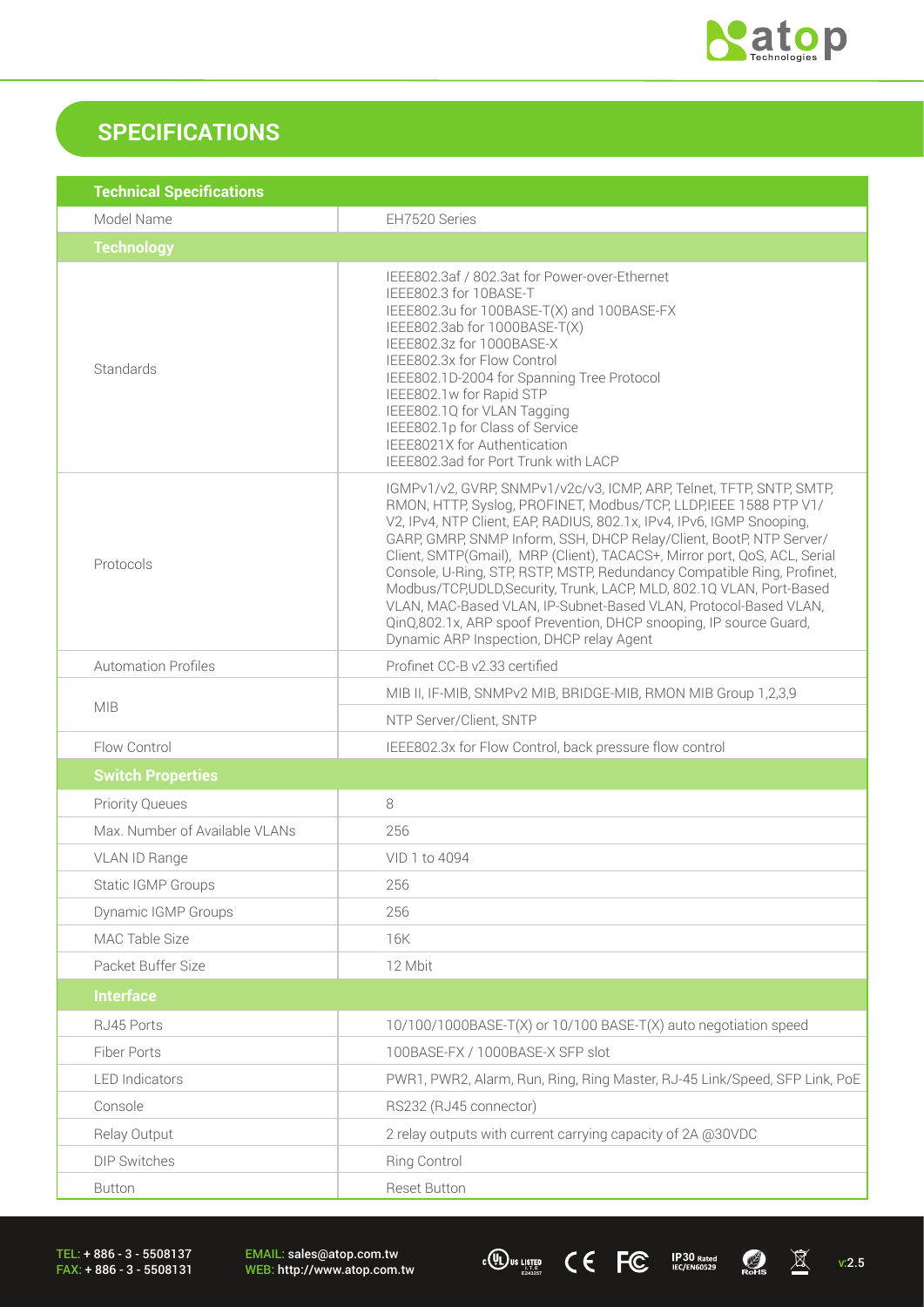

| <b>Power Management</b>                                                                 |                                                                                                                                                                                        |
|-----------------------------------------------------------------------------------------|----------------------------------------------------------------------------------------------------------------------------------------------------------------------------------------|
| Input Voltage                                                                           | 9-48 VDC or 18~30VAC for Non-PoE models<br>45-57 VDC for 802.3af mode<br>51-57 VDC for 802.3at mode                                                                                    |
| Input Current                                                                           | Max. 1.5A @ 18VAC<br>Max. 2.0A @ 9VDC (without PD)<br>Max. 3.2A @ 45VDC (Support up to 8 ports at 15.4W per PoE port)<br>Max. 5.5A @ 51VDC (Support up to 8 ports at 30W per PoE port) |
| Connector                                                                               | Removable 5-pin Terminal Block for power input                                                                                                                                         |
| <b>Reverse Polarity Protection</b>                                                      | Present (DC only)                                                                                                                                                                      |
| <b>Physical Characteristics</b>                                                         |                                                                                                                                                                                        |
| Housing<br>Dimension ( $W \times H \times D$ )<br>Weight<br>Installation                | IP30 protection, metal housing<br>80mm x 137.9mm x 164mm<br>1.4 kg<br>DIN-Rail, Wall Mount (Optional Kit)                                                                              |
| <b>Environmental Limits</b>                                                             |                                                                                                                                                                                        |
| <b>Operating Temperature</b><br>Storage Temperature<br><b>Ambient Relative Humidity</b> | $-20^{\circ}$ C $\sim$ 70°C (-4°F $\sim$ 158°F)<br>$-40^{\circ}$ C $\sim$ 85°C (-40°F $\sim$ 185°F)<br>5%~95%, 55°C (Non-condensing)                                                   |

# **REGULATORY APPROVALS**

| <b>Regulatory Approvals</b> |                                                                                 |                                                                                        |                                                                                                                    |                         |
|-----------------------------|---------------------------------------------------------------------------------|----------------------------------------------------------------------------------------|--------------------------------------------------------------------------------------------------------------------|-------------------------|
| Safety                      | UL60950-1 2nd Ed. /CSA C22.2 No.60950-1-07 2nd Ed. / EN60950-1 / CB             |                                                                                        |                                                                                                                    |                         |
| <b>EMC</b>                  | FCC Part 15, Subpart B, Class A / EN 61000-6-4:2007+A1:2011 / EN 61000-6-2:2005 |                                                                                        |                                                                                                                    |                         |
| <b>Test</b>                 | Item                                                                            |                                                                                        | <b>Value</b>                                                                                                       | <b>Level</b>            |
| IEC 61000-4-2               | <b>ESD</b>                                                                      | Contact Discharge<br>Air Discharge                                                     | ±6KV<br>±8KV                                                                                                       | 3<br>3                  |
| IEC 61000-4-3               | <b>RS</b>                                                                       | Radiated(Enclosure)                                                                    | 10(V/m)<br>3(V/m)<br>1(V/m)                                                                                        | 3<br>3<br>3             |
| IEC 61000-4-4               | FFT                                                                             | <b>AC Power Port</b><br>DC Power Port<br>Signal Port                                   | ±2.0kV<br>±2.0kV<br>±1.0kV                                                                                         | 3<br>3<br>3             |
| IEC 61000-4-5               | Surge                                                                           | AC Power Port<br><b>AC Power Port</b><br>DC Power Port<br>DC Power Port<br>Signal Port | Line-to-Line ±1.0KV<br>Line-to-Earth ±2.0KV<br>Line-to-Line ±1.0KV<br>Line-to-Earth ±2.0KV<br>Line-to-Earth ±1.0KV | 3<br>3<br>$\frac{3}{3}$ |
| IEC 61000-4-6               | CS                                                                              | Conducted(Enclosure)                                                                   | 10 Vrms                                                                                                            | 3                       |
| IEC 61000-4-8               | PFMF                                                                            | (Enclosure)                                                                            | $30$ A/m                                                                                                           | 4                       |
| IEC 61000-4-11              | <b>DIP</b>                                                                      | <b>AC Power Port</b>                                                                   | $\sim$                                                                                                             |                         |

TEL: + 886 - 3 - 5508137 FAX: + 886 - 3 - 5508131 EMAIL: sales@atop.com.tw<br>WEB: http://www.atop.com.tw **WEB: http://www.atop.com.tw** v:2.5 **30 ICC ICC ICO ICO ICO ICO ICO ICO ICO ICO ICO ICO ICO ICO ICO ICO ICO ICO ICO ICO ICO ICO ICO ICO ICO ICO ICO ICO ICO ICO**